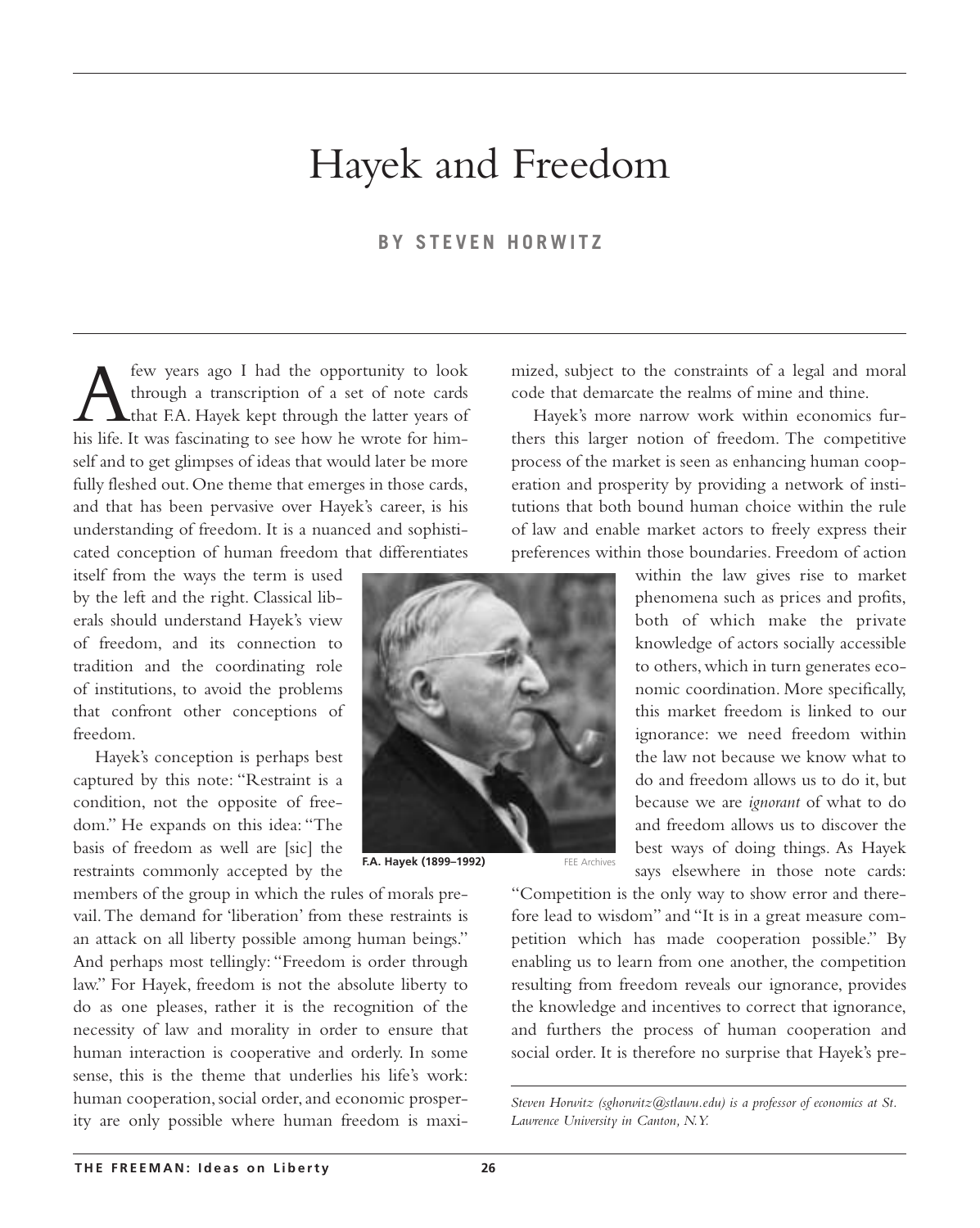ferred political system was one in which constitutional restraints on the political process limit its ability to intervene in ways not bound by the rule of law.

This conception of freedom is in stark contrast to that often found on the left. For many on the left, freedom is equivalent to "liberation," particularly liberation from the institutions and morals that frame Hayekian freedom.This demand for liberation is, of course, historically part of socialism and the demand for social justice via redistribution. The "fatal conceit" behind planning has always been that human reason could organize economic resources better than obeying the restraints of market institutions could. On the softer left the demands for social justice imply that some humans must be freed

from the rule of law so they have the power to determine who is deserving of what and to command the resources necessary to provide it to them. In these economic contexts the left's conception of freedom has always been one that involves liberation from the institutions of "several property" and the rule of law.

For many on the New Left, and for modern-day cultural critics, the demand for "freedom" is not so much about economic institutions but social ones. Whether it be in the form of race, gender, or sexuality, the complaint of the cultural critics is that liberal institutions suffocate "genuine"

freedom by the noncoercive enforcement of social norms and practices (traditions). For example, the fact that existing economic and social institutions generate difficult choices for mothers who wish to work is seen to be evidence of a lack of "freedom" and such institutions are referred to as "repressive" and the like.

Perhaps the best example of these conflicting notions of freedom is the use of the term "deconstruction." Although Hayek was surely unafraid to criticize existing institutions and to question who the real beneficiaries of such institutions were (see his attacks on unlimited democracy), he recognized that it was not possible to remove such institutions completely and replace them with something brand new. The word "deconstruction"

The "fatal conceit" behind planning has always been that human reason could organize economic resources better than obeying the restraints of market institutions could.

carries with it the implication that the institutions in question *were* "constructed" in some meaningful sense and that they *can be* "reconstructed" to better address the problem at hand. Hayek's work gives us powerful reasons to suspect that social institutions were not intentionally constructed to benefit particular groups and that such institutions could not be reconstructed to serve new purposes. Whatever freedom might mean, it cannot mean total liberation from existing institutions or the power to reconstruct them as one sees fit. For Hayek, such a notion of freedom is self-contradictory: "The enemies of the discipline of rules are the enemies of freedom."

### **No Comfort for the Right**

That having been said, Hayek's **L** conception of freedom should not provide much comfort to those on the right for whom freedom is very tightly tied to a reverence for tradition. It is certainly true that he had great respect for tradition and for the institutions that have emerged through long social-evolutionary processes. However, he also recognized that these processes do not ossify and that social evolution continues. Social institutions can and should evolve in ways that respond to genuine cases of maltreatment (for example, the abolition of slavery in the United States and

the reformation of property laws to provide equal treatment for married women). He is also adamant, in contrast to the caricature of him often offered, in arguing that what has evolved is not automatically good.As one of the note cards reads: "Tradition is not good simply because it is tradition. It is for what it has given us and only so long as an alternative does not prove by its effect that it is better." In earlier work Hayek emphasized that it is the job of the social scientist to hold up each and every social institution to critical scrutiny, but that one cannot critically scrutinize *all* social institutions at once. So his attitude toward tradition is rightly characterized as "respectful" but not "reverent."

Unlike true conservatives, who see in both the pres-